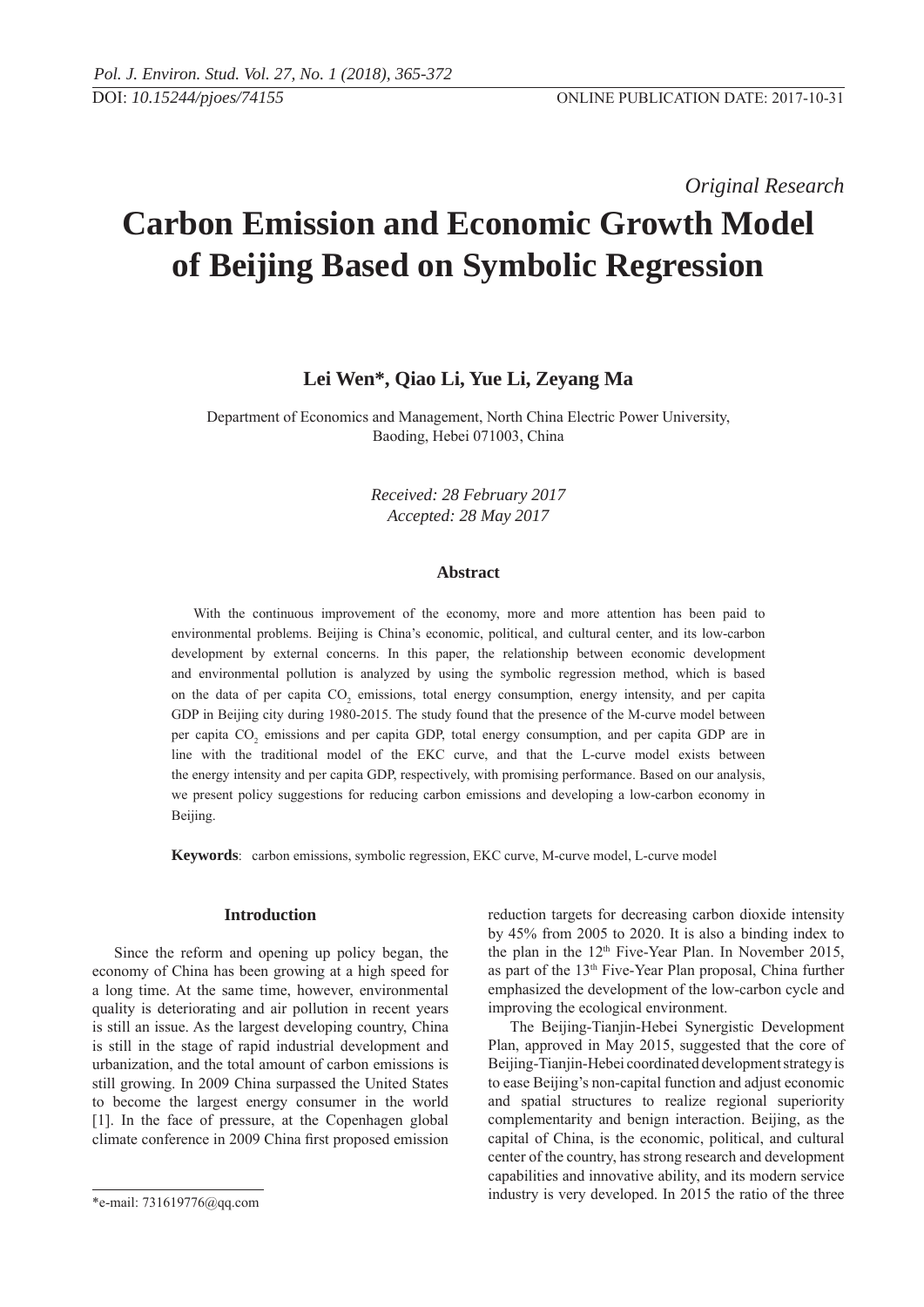industrial structures in Beijing was 0.6:19.7:79.7, and it entered the post-industrialization development period [2-4]. Its low-carbon development is of concern to the outside world. While maintaining economic growth, controlling the growth of carbon emissions is an important issue [5-8].

The relationship between environmental quality and economic development is commonly described by the environmental Kuznets curve (EKC) as an inverted U-shaped curve. The Kuznets curve was proposed by American economist Kuznets [9] to describe the distribution of income changes with the economic development process. In the early 1990s, scholars began to introduce the Kuznets curve into the relationship between the environment and economic growth [10-11]. Grossman and Krueger [12] proposed that the relationship between environmental quality and economic development also exists as an inverted U-shaped curve. The EKC hypothesis reveals that the quality of the environment will deteriorate with the increase of per capita income [13-14]. When economic development reaches a certain stage, with the increase of per capita income, environmental pollution will gradually improve.

There are many empirical studies that use EKC theory to investigate the relationship between environmental degradation and economic growth. Some scholars through the study discover that per capita GDP and per capita carbon emissions exist as inverted U-shaped curves [15- 16]. While Stern [17] and Ansuategi and Escapa [18] argue that the hypothesis does not apply to global environmental indicators, there will be a synchronous relationship in the analysis of global environmental indicators. Several studies have noted that in addition to the inverted U-shaped model there exists an N-shaped model and monotonically increasing model to explain the relationship [19-20]. In general, there is a certain relationship between economic growth and environmental pollution [21-22]. The EKC curve provides a great degree of reference for our research.

The core method used in this paper is symbolic regression, which is based on evolutionary computation, also known as function modeling [23]. According to a given set of independent variables and a set of function values, it shows the fit function relationship by using the symbolic regression method. Symbolic regression has been applied successfully in many fields. Schmidt and Lipson [24] used symbolic regression to search for motion tracking data automatically and found the Hamiltonian, Lagrangian, and other laws of geometric and momentum conservation. Kotanchek et al. [25] detected outliers and extracted significant features from the country data by using symbolic regression as a discovery engine covering economic, political, social, and geographic areas. Yang et al. [26] applied the symbolic regression method to study the nexus between environmental quality and economic growth and discovered that four models – including nverted N-shaped, M-shaped, inverted U-shaped, and monotonically increasing – exhibit promising performance.

#### **Materials and Methods**

## Symbolic Regression Method

In this paper, the relationship between environmental pollution and economic growth in Beijing has been studied on the basis of the relevant theory of EKC by means of symbolic regression.

The symbolic regression method is built upon genetic programming (GP) [27-28], which is an extension of a genetic algorithm. GP is a kind of automatic programming technology [29] produced and developed in recent years with the automation of programming. The basic principle of GP is to generate an initial population as a search space according to the given problem. Each individual in the population is a dynamic tree structure with a certain fitness value [30]. According to the Darwinian theory of evolution, the individuals with high fitness will produce the next generation of the population in the process of evolution, and the optimal solution of the given problem will appear in a certain generation [31].

Compared with the traditional methods, the symbolic regression method does not need to assume any functional form [32-33] that avoids the reduction of the range of selection caused by the prior hypothesis model, and reduces the possibility of missing the potential model. The function set of symbolic regression mainly includes arithmetic operators  $(+, -, *, /)$  and mathematical functions (sin, cos, log, exp), etc. The terminal set includes different types of variables and constants that indicate the most basic elements of the problem and the results [34-35]. Fitness is the basis for evaluating the merits of individuals. Individuals with high fitness are retained, and low-fitness individuals are eliminated.

The genetic operators of GP mainly include reproduction, crossover, and mutation [36]. Replication is the selection of individuals in the previous generation directly into the next generation. The more fit the individual, the greater the probability of inheritance to the next generation. The crossover operator chooses two individuals randomly from the current population as the parent individual according to the fitness value of the individual, and then exchanges the partial genes of the two parent individuals to form new offspring individuals. The crossover operator enlarges the search range of the candidate solution and improves the whole optimization ability in the evolution process. Mutation simulates genetic mutations in the biosphere. For an individual in the current population, the mutation operator chooses randomly any node other than the root as a mutation point, and then generates a new subtree to replace the subtree under the mutation point to produce a new individual.

The advantage of symbolic regression is that it can efficiently find models and parameters with higher accuracy [37-38]. Generally, the more complex candidate solutions may be more accurate, but the probability of over-fitting will also increase. A simple and effective method to control the over-fitting problem is to limit the model complexity. In this paper, C is used to represent the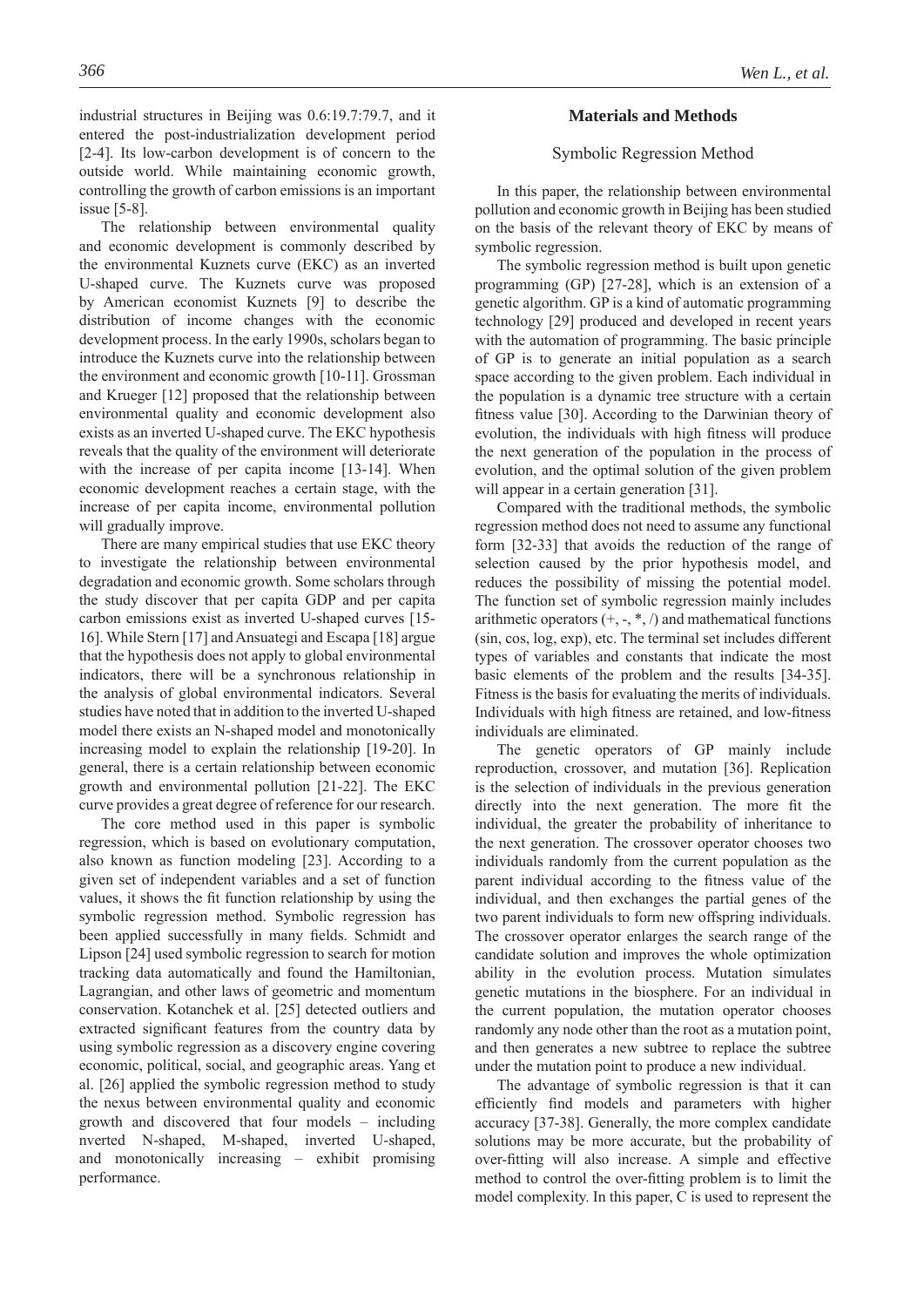

Fig. 1. An example of tree structure in symbolic regression for the expression  $0.4*GDP^2 + 0.2*GDP + 0.5$ .

complexity of the candidate solution. In the tree structure, each node represents the complexity of 1 by measuring the total number of nodes in the syntax tree, which makes the candidate model complex. For example, the complexity of the solution in Fig. 1 is 11.

It is normal to use the mean absolute error (MAE) of the evolutionary process and the total number of nodes in the syntax tree as two common indicators in the process of symbolic regression. According to Occarn's razor, when two theories with the same explanatory power are in competition, the simpler one is better, that is, under the same precision, the model with lower complexity is better. While the Pareto front can effectively balance the accuracy and complexity of the fitting process [39-40]. Based on the mean absolute error and complexity, the Pareto front is further selected from the millions of candidate solutions. When models have the same complexity, the computer will select the candidate solutions with higher precision, and the candidate solutions with lower complexity will be selected if models have a similar fitting accuracy. So the Pareto optimal solution is helpful to further findings that are the suitable candidate solutions from the millions of candidate models. The Pareto diagram is shown in Fig. 2, the solution of high precision and complex appears in the lower right corner, simple but low precision solutions in the upper left, the most effective candidate



Fig. 2 Pareto chart.

is usually located in the middle part, reached a balance between complexity and accuracy.

In this paper, fitting accuracy is measured by fitness measure R-squared( $R^2$ ), calculated as in Eq. (1), where  $Y_i$  is the actual value of the dependent variable,  $\hat{Y_i}$ indicates the predictive value, and  $\overline{Y}$  is the average value of the dependent variable.

$$
R^{2} = 1 - \frac{\sum (Y_{i} - \hat{Y}_{i})^{2}}{\sum (Y_{i} - \overline{Y})^{2}}
$$
\n(1)

The Eureqa Formulize is used to solve the modeling problem of symbolic regression. Eurega is a scientific data mining software package that automates much of the heavy lifting inherent in analytics and data science. Leveraging automated evolutionary algorithms, Eureqa churns through the data to create accurate predictive models.

## Data Sources

In general, the selection of different variables as an indicator of environmental pollution and economic growth will affect the final results. In this paper, the per capita GDP has been selected as the representative of economic growth, the per capita  $CO<sub>2</sub>$  emission, total energy consumption, and energy consumption intensity are taken as the main environmental quality indicators. And the data of per capita GDP, total energy consumption, energy intensity, and per capita  $CO<sub>2</sub>$  emission of Beijing from 1980 to 2015 has been selected to study the relationship between carbon emissions and economic growth. The data are derived from the Beijing Statistical Yearbook and the China Energy Statistical Yearbook. The calculation of the total carbon dioxide emissions is based on the methodology in the IPCC Guidelines for National Greenhouse Gas Inventories [41].

In order to make the data comparable, this paper uses SPSS software to normalize all the variables by Z-score, as shown in Eq.  $(2)$ , where  $\mu$  is the mean of all the sample data and σ is the standard deviation. In order to facilitate symbolic regression modeling, the indicators of the per capita GDP is denoted by GDP, total energy consumption is expressed by TEC, energy intensity is expressed by EI, and per capita  $CO_2$  emission is denoted by  $CO_2$ .

$$
z = \frac{x - \mu}{\sigma} \tag{2}
$$

## **Results and Discussion**

#### Experimental Results

In the study of the relationship between per capita  $CO<sub>2</sub>$ emissions, total energy consumption, energy intensity, and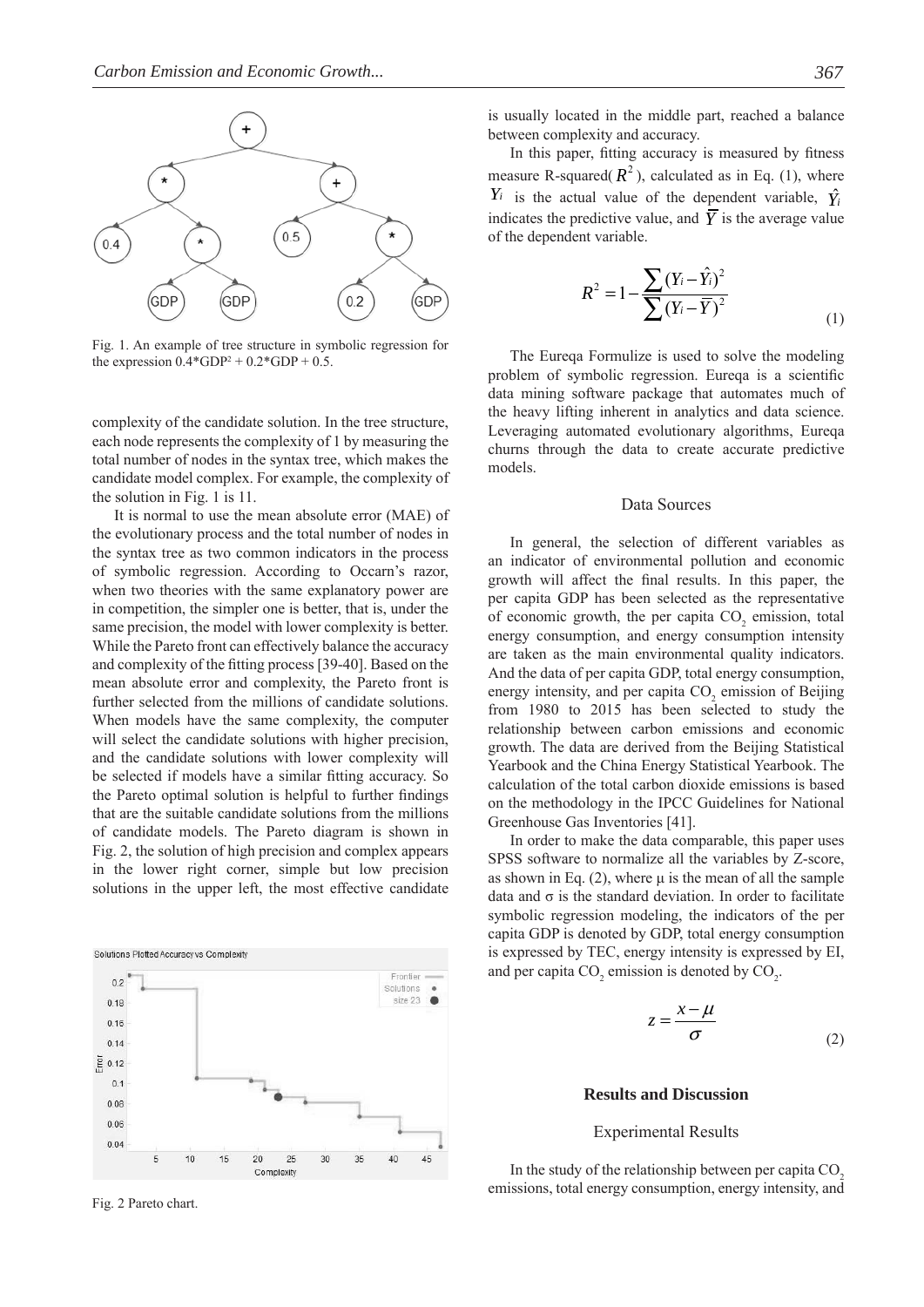| Model                                                                      |    | $R^2$ | MAF   |
|----------------------------------------------------------------------------|----|-------|-------|
| $CO_1 = 0.3859 + GDP^2 + 1.5007 * GDP^3 + 0.5272 * GDP^5 - 2.0465 * GDP^4$ | 35 | 0 955 | 0.154 |
| $TEC = 0.1476 + 0.8248*GDP + 0.3955*GDP3 - 0.2077*GDP4$                    | 23 | 0 983 | 0.087 |
| $EI = 0.4441*GDP + 1.5761*GDP^4 - 0.6611 - 0.3594*GDP^5 - 1.8281*GDP^3$    | 35 | 0.929 | 0.186 |

Table 1. Relationship between carbon emissions and economic development models of Beijing.

per capita GDP by the method of symbolic regression, the model is shown in Table 1, and the curve model is shown in Fig. 3. In these statistical models, the coefficients of all variables are positive.

Based on Table 1 and Fig. 3, it could be observed that:

- 1. For the study of the relationship between environmental pollution and economic growth, there are differences between different environmental indicators in finding the model with per capita GDP by using the symbolic regression method. And even for the same index, using different measurement methods, the curve models will be different.
- 2. When the per capita  $CO<sub>2</sub>$  emissions and per capita GDP are chosen as indicators, it is found that Beijing is fit with an M-shaped curve quite well, which is less mentioned in the previous literature. In the selection of total energy consumption and per capita GDP as indicators, the Beijing area is in accordance with the apparent inverted U-shaped curve. When the energy intensity and per capita GDP are used as the research index, a new L-shaped curve is found to explain the relationship between the environment and the economy. Although the L-shaped curve is rarely mentioned in the previous literature, it can be a good fit to describe the relationship between the change of energy intensity and economic growth.
- 3. The model with high R-squared has a strong ability to describe the relationship in general. As shown in Table 1, the three models of Beijing are more than 0.9 and below the complexity of 40 to explain their respective indicators. Among them, the R-squared of the inverted U-shaped curve model surpasses 0.98 and the MAE does not exceed 0.1. The M-shaped curve model has

an R-squared value of 0.955 and the L-shaped curve model has an R-squared value of 0.928. All of them have strong explanatory power.

## Analysis of M-shaped Curve

The M-shaped curve is a new model found in the study of the relationship between per capita  $CO<sub>2</sub>$  emissions and per capita GDP. The curve model is seldom mentioned in the previous literature, which could be subdivided into four stages according to the trend, as described in Fig. 3a):

**First stage.** From 1980 to 1993, after the reform and opening up in 1978, Beijing entered the fastest historical period of economic growth and industrialization. In this period, the economic development was industrycentered, in which heavy industry accounted for a large proportion, and the secondary industry accounted for 68.9% of GDP. Metal products, petroleum processing, and other industries accounted for a large proportion. Rapid economic development has also led to the growth of carbon emissions. As a result, Beijing has become one of the 10 most polluted cities in the world. Per capita GDP and per capita  $CO<sub>2</sub>$  emissions have increased (see Fig. 4), and the relationship curve shows an upward trend.

**Second stage.** From 1994 to 2000, this stage is the period of strategic adjustment of industrial structure in Beijing, during which Beijing began to develop the tertiary industry and modern service industry, the proportion of the tertiary industry is rising rapidly, and the proportion of primary industry and secondary industry with large environmental pollution is decreasing (see Fig. 5). Therefore, environmental quality has been improved to a certain extent. During this period, the manufacturing



Fig. 3 The curve of carbon emissions and economic development in Beijing.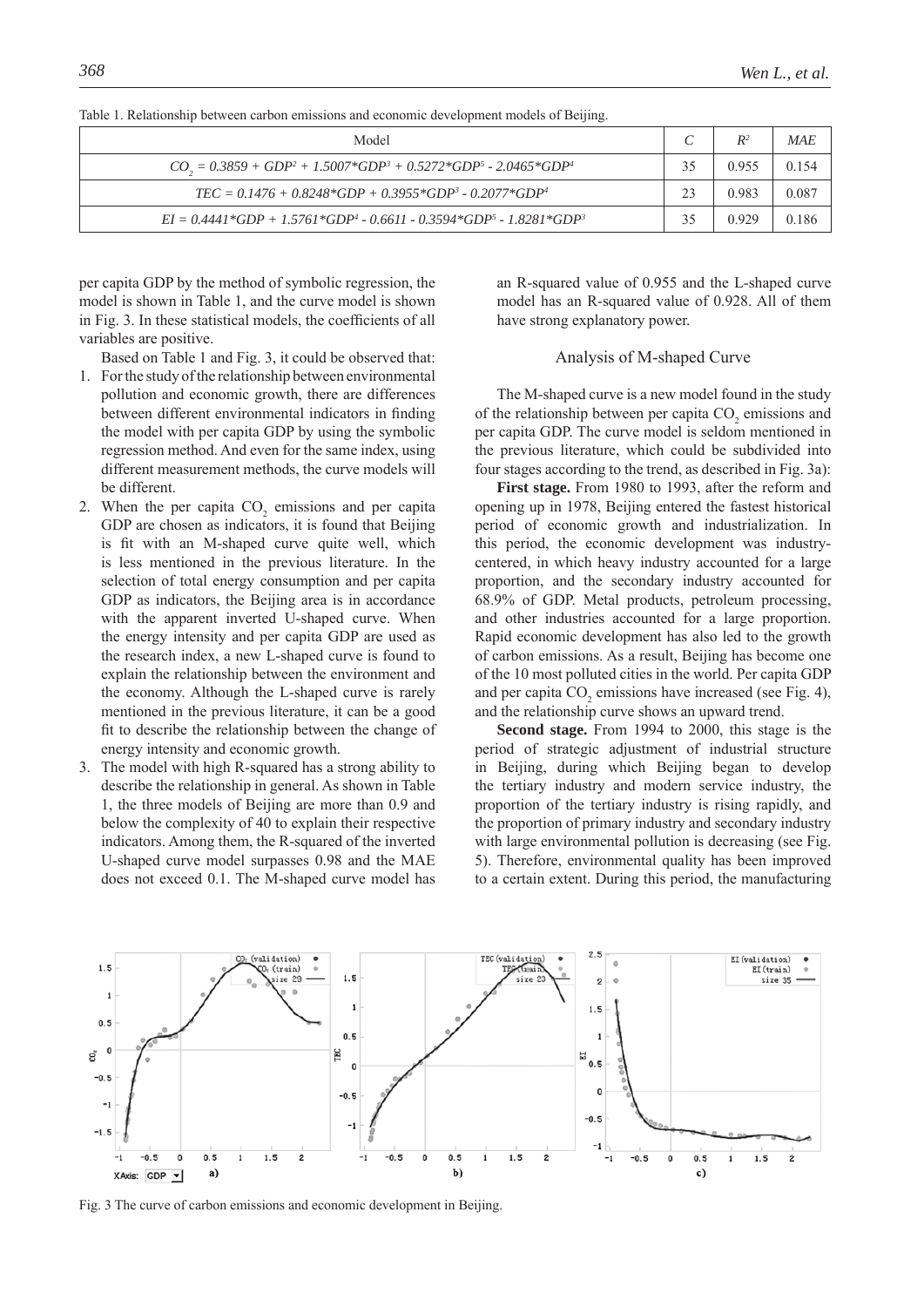

Fig. 4. Per capita GDP and per capita  $CO<sub>2</sub>$  emissions in Beijings.

industry in the proportion of GDP in the large-scale decline has accelerated the increasing proportion of tertiary industry's rapid increase. In 1995 the tertiary industry accounted for more than 50%, and Beijing established the "tertiary, secondary, primary" of the industrial structure order. Compared with 1994, the proportion of primary industry and secondary industry decreased by 57.63% and 27.65%, respectively, and the tertiary industry increased by 32.52% in 2000. The per capita  $CO_2$  emissions fluctuated slightly while keeping the per capita GDP increasing. The curve model shows a downward trend.

**Third stage.** From 2001 to 2007 this stage is the period of accelerated industrialization in China, with heavy industry – especially the high energy consumption industries – flourishing, which leads to an increase in total energy consumption and carbon dioxide emissions. During this period, the per capita GDP of Beijing increased rapidly, which in 2007 was 1.5 times that of 2000. The proportion of the primary industry and secondary industry decreased by 54.45% and 17.21%, respectively, and tertiary industry increased by 9.70%. Compared with the previous stage, the growth rate of the tertiary industry has declined. Beijing has also implemented a series of measures to improve the environment in a bid to host the Olympic Games. From May to July 2006 the Beijing Shougang No. 2 coke oven and coking chemical plant were discontinued,



Fig. 5. Three industrial structure change chart in Beijing.

and the five coal-fired power plants in accordance with the requirements of the preparation of the Olympic Games carried out deep governance projects. However, in general the per capita  $CO<sub>2</sub>$  emissions show an increasing trend year by year, and the relationship between per capita GDP and  $CO<sub>2</sub>$  emissions shows a rising trend again.

**Fourth stage.** From 2008 to 2015 Beijing improved the intensity of environmental governance due to the hosting of the 2008 Olympic Games, and has achieved remarkable results in reducing carbon emissions. The overall shutdown of Beijing Shougang in 2010 also had a positive impact on the environment. The per capita  $CO<sub>2</sub>$ emissions began to show a falling trend starting in 2008. The per capita  $CO<sub>2</sub>$  emissions from the beginning of 2008 overall showed a downward trend, and the proportion of the tertiary industry increased to 77.9% and continues to maintain a steady growth trend. High-tech industry, modern service industry, and other low-carbon industries occupy a dominant position, a favorable industrial structure inhibited the growth of carbon emissions, and the relationship between per capita  $CO<sub>2</sub>$  emission and per capita GDP emerges in a downward trend.

Beijing has been aware of the problem of economic growth and environmental pollution and will pay more attention to carbon emissions factors in the future. Under the strict control of the government, the curve between per capita  $CO<sub>2</sub>$  and per capita GDP will also become more and more flat, and this steady development trend needs to be further consolidated.

## Analysis of Inverted U-shaped Curve

The inverted U-curve is found in the study of the relationship between total energy consumption and per capita GDP. It is a traditional empirical model, reflecting that environmental quality deteriorates first and then improves with the development of the economy, as shown in Fig. 3b.

Total energy consumption in general is to maintain an upward trend from 1980 to 2012 in Beijing, as shown in Fig. 6. Since 1985 the proportion of Beijing's energy consumption in the country has been on the rise, and Beijing became the second largest energy consumption city in China, after Shanghai. Before 1997 the growth of energy consumption was steady and kept at an annual growth rate of 5%. The Asian financial crisis had a certain impact on domestic economic growth in 1997 and the growth rate of energy consumption decreased, with a slow growth rate of 2% and even a 0.4% decline in 1997. After China joined the WTO in 2001, the economic growth began to favor heavy industrialization. The total energy consumption in Beijing gradually began to increase significantly, increasing by 10.57% in 2004. In 2008 China introduced a series of policies to eliminate some of the high energy consumption and high-polluting factories, coupled with the impact of financial crisis, total energy consumption only increased by 0.67% over the previous year. The annual growth rate of energy consumption from 2008 to 2012 tends to be slow. In 2013, with the rapid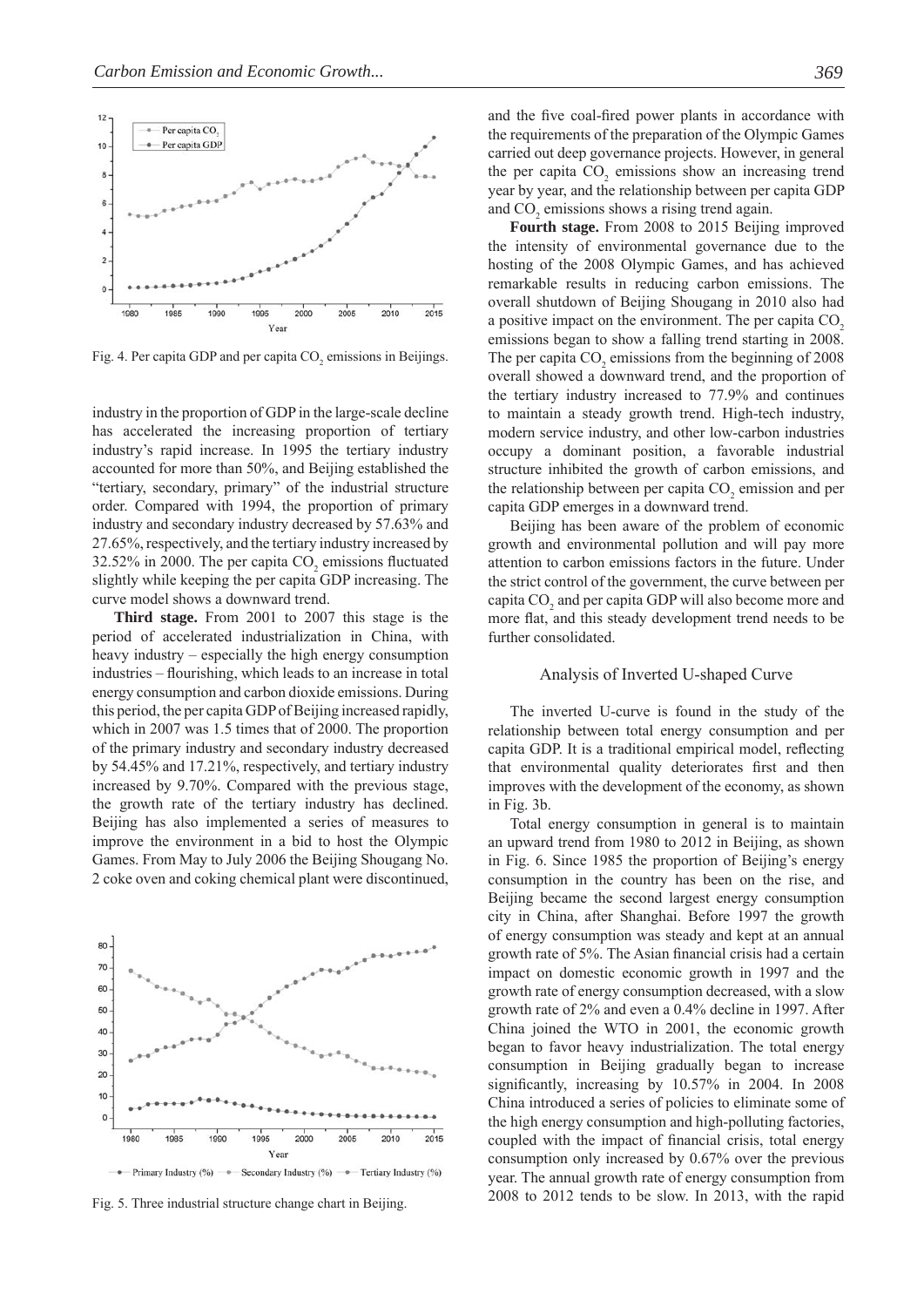

Fig. 6. Total energy consumption change chart in Beijing.

growth of per capita GDP, total energy consumption began to decline, which is 6.32% lower than that of 2012. Although energy consumption fluctuated slightly in 2015, the relationship between per capita GDP and total energy consumption has been declining.

According to the EKC model, the growth relationship between total energy consumption and per capita GDP has reached the peak point. The environment of Beijing has begun to improve, and the trend of the decline will be maintained in future development.

#### Analysis of L-shaped Curve

The L-shaped curve is found in the study of the relationship between energy intensity and per capita GDP, which has received little attention in previous literature. As shown in Fig. 3c), the model is also divided into two stages:

- 1. Energy consumption intensity continued to decline due to changes in industrial structure and the rational allocation of resources caused by the efficiency of the increase. From 1980 to 2000, the energy intensity of Beijing was always high. In 1980, coal consumption accounted for about 70% of total energy, and energy consumption was excessively dependent on coal. With continuous improvement of the economy, energy efficiency increased and energy intensity continued to decline rapidly. In 2000 the energy intensity of Beijing was  $1.31$ , a significant drop from  $13.72$  in 1980.
- 2. When economic growth reaches a certain level, energy intensity fluctuates slightly with the change of total energy consumption. After 2000 the decline rate of Beijing's energy consumption intensity began to slow down in a few years and there was a small fluctuation. After 2000 the rate of decline in Beijing's energy intensity began to slow down with a small fluctuation in some specific years. In 2015 the energy intensity of Beijing was 0.33, significantly lower than the national average of  $0.67$ , showing that energy efficiency has been evidently improved. At this stage, although energy consumption is in a state of continuous growth, because GDP growth is greater than the growth rate

of energy consumption, the overall energy intensity shows a slow decline trend year by year. It can be seen that when a region's economy develops to a certain extent, the energy intensity will remain at a stabilized low level and the improvement of energy efficiency will become more difficult.

## Development Strategies for Beijing

Based on the results drawn in this study, the following suggestions for the development of Beijing are proposed:

1. Optimize the industrial structure, increase the proportion of tertiary industry

The Beijing-Tianjin-Hebei region is one of the areas in China with a large population, strong scientific and technological innovation capability, and highly concentrated industrial clusters. In the context of economic integration, future development planning in Beijing should be based on new strategic positioning, mainly to play the role of scientific and technological innovation center to strengthen regional cooperation between a clear division of labor and industrial layout, while retaining Beijing as the capital of the national political center, cultural center, international contact center, and the core functions of science and technology innovation center by phasing out and transferring high energy-consuming and polluting industries such as iron and steel, machinery, non-ferrous metals, and chemicals.

Beijing is a typical knowledge and service area, has a wealth of talent and technology advantages, and has a welldeveloped high-end service industry. In 2015 the ratio of the three industrial structures in Beijing was 0.6:19.7:79.7, and its industrial structure has changed from the industryled to the service-oriented. As a developing country, China's lack of financial and technical conditions makes it difficult in the short term without prejudice to the premise of economic growth through the development of tertiary industry transformation and upgrading. So Beijing should continue to follow the development of the sophisticated industry and take the modern service industry to the first place while meanwhile focusing on upgrading the core competitiveness of industries and independent innovation capability. It is estimated that by 2020 the proportion of tertiary industry in Beijing will reach 82%. The regional coordinated development will achieve remarkable results, and innovation-driven development will take shape.

2. Adjust the energy structure, develop and utilize new energy and renewable energy

Energy consumption structure determines the degree of carbon emissions of greenhouse gases to some extent. The existing coal-based energy consumption structure of Beijing is unreasonable, with a large amount of primary energy consumption resulting in  $CO<sub>2</sub>$  emissions and hindering low-carbon economic development. Therefore, adjusting the energy structure and developing and utilizing renewable energy and new energy is a practical problem that must be dealt with at the present stage in Beijing.

Beijing has fewer energy storage and high dependence on external energy. Due to the restriction of geographical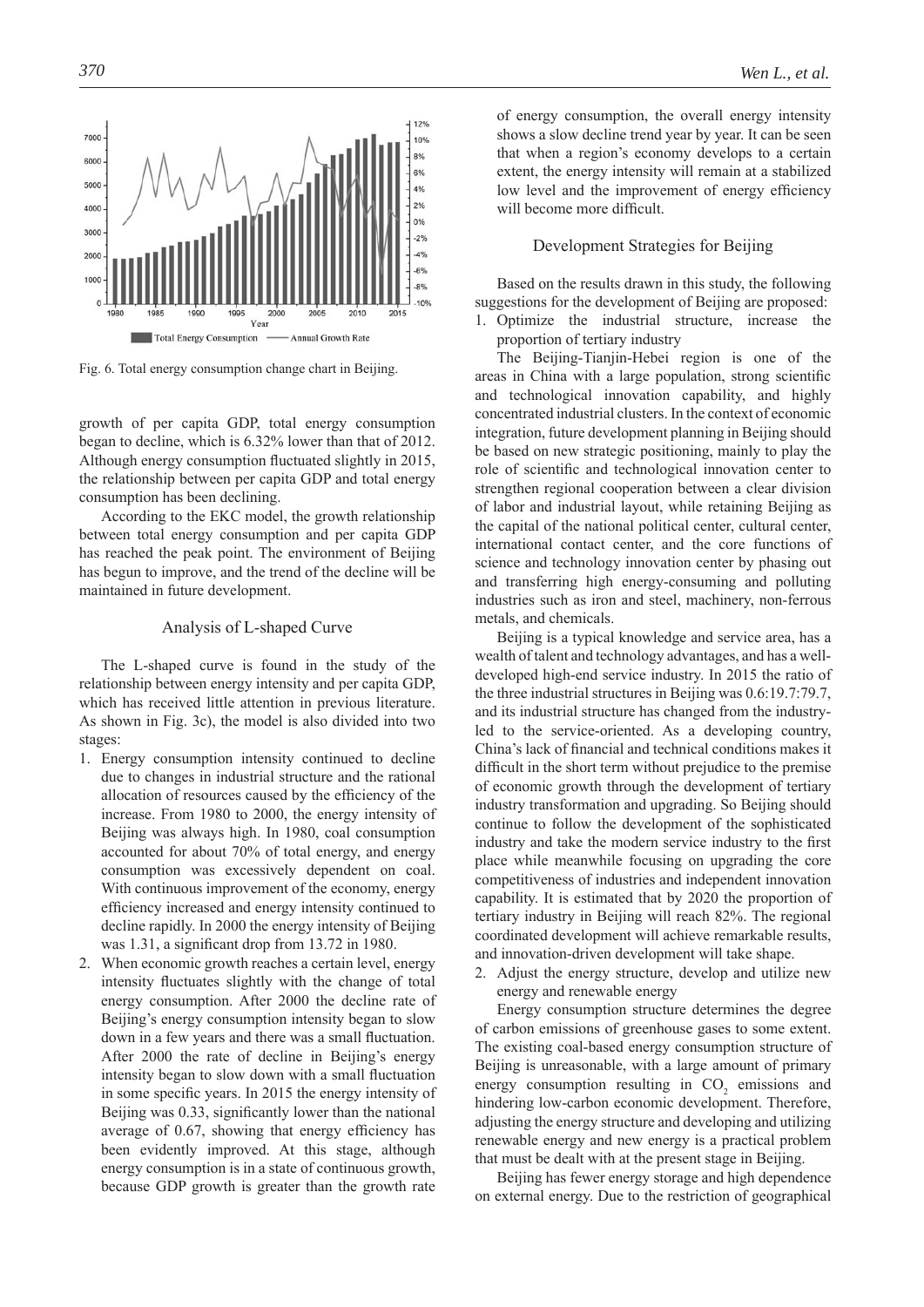conditions and economic conditions, gradually reducing the total amount of coal and increasing the utilization rate of fossil fuels are important means to control carbon emissions by strengthening the development and utilization of clean energy, improving research and development of low-carbon technology, establishing a sound energy system, and increasing the proportion of high-quality energy such as natural gas and electricity. For the use of new energy, sufficient economic and policy support should be given to establish its strategic position and gradually form a complete new energy industrialization system.

By 2017 Beijing is expected to achieve the goal that high-quality natural gas and electricity account for more than 90% of energy consumption. By 2020 total energy consumption will remain within 100 million tons of standard coal.

3. Increase the support of government and promote technological innovation

Science and technology are primary productive forces, and technological innovation is essential for reducing carbon emissions. Although Beijing has introduced a series of policies to encourage research and development of low-carbon technologies, the overall need to be further improved exists.

First, adequate financial support is indispensable. Technological innovation is difficult and costly, which relies on the support of research and development funds. The current funds are mainly from the government financial allocation, and the government should increase financial expenditure to promote key technology research efforts. In addition, the single investment mode of financial appropriation should be changed to make flexible use of various market instruments, introduce various financial support, and establish a certain incentive mechanism to encourage the innovation of low-carbon technology.

Second, increase the cooperation between government, universities, and enterprises. Government research institutions are in charge of research on largescale infrastructure projects and provide certain financial and policy support to universities and enterprises to mobilize the enthusiasm of enterprises to participate. Universities are responsible for research and master the forefront of innovative technology topics, and enterprises are responsible for the commercialization of low-carbon technologies and industrialization. Both of them play advantages of themselves and make full use of scientific research and talent resources, and provide strong support for achieving the goal of reducing carbon emissions.

## **Conclusions**

From the research, the data of per capita  $CO<sub>2</sub>$  emissions, total energy consumption, energy intensity, and per capita GDP from 1980 to 2015 in Beijing has been selected to construct the curve model of economic development and environmental pollution by means of the symbolic regression method. Based on experimental results and analyses, the following could be concluded:

- 1. In the study of economic development and environmental deterioration, different measurement methods will get different results; moreover, different models will be determined when different indicators are chosen as variables. The empirical results show that the new M-shaped curve model, the traditional inverted U-shaped curve model, and the less-mentioned L-shaped curve model can be found when per capita CO<sub>2</sub> emissions, total energy consumption, and energy intensity are selected as environmental variables to fit the per capita GDP.
- 2. Although the inverted U-curve model is widely used in the study of environmental and economic issues in previous studies, the empirical results in this paper show that the M-shaped curve model can better describe the relationship between variables, which exposes more details compared to the traditional inverted U-shaped curve model. It can be used as an inverted U-shaped curve of the supplement, refine each stage of the different trends, and be more persuasive.
- 3. As the capital of China, handling the relationship between economic development and environmental pollution is very important for Beijing. The different development modes in different periods have caused the special curve relationships in Beijing. This paper also analyzes the reasons for this situation. The M-shaped curve model and the inverted U-shaped curve model have reached the peak point, and future development will maintain a downward trend. The L-shaped curve model shows that energy intensity and economic growth have also remained stable. This indicates that Beijing has been aware of the importance of environmental pollution, and that Beijing will also pay more attention to environmental issues in future development. Some measures, such as industrial structure optimization, energy structure adjustment, and technological innovation promotion could better control the air pollution in Beijing.

#### **Acknowledgements**

This work was supported by the Hebei Provincial Social Science Fund Project 2014 (HB15YJ040).

#### **References**

- 1. IEA. Progress with Implementing Energy Efficiency Policies in the G8. Internal Energy Agency Paper. **2010**.
- 2. CHEN J., CHENG S., SONG M., Wu Y. A carbon emissions reduction index: Integrating the volume and allocation of regional emissions. Applied Energy. **2016**.
- 3. WANG Z., YANG L. Delinking indicators on regional industry development and carbon emissions: Beijing-Tianjin-Hebei economic band case. Ecological Indicators. **48**, 41-48, **2015**.
- 4. WU R., ZHANG J., BAO Y., TONG S. Using a Geographically Weighted Regression Model to Explore the Influencing Factors of  $CO<sub>2</sub>$  Emissions from Energy Consumption in the